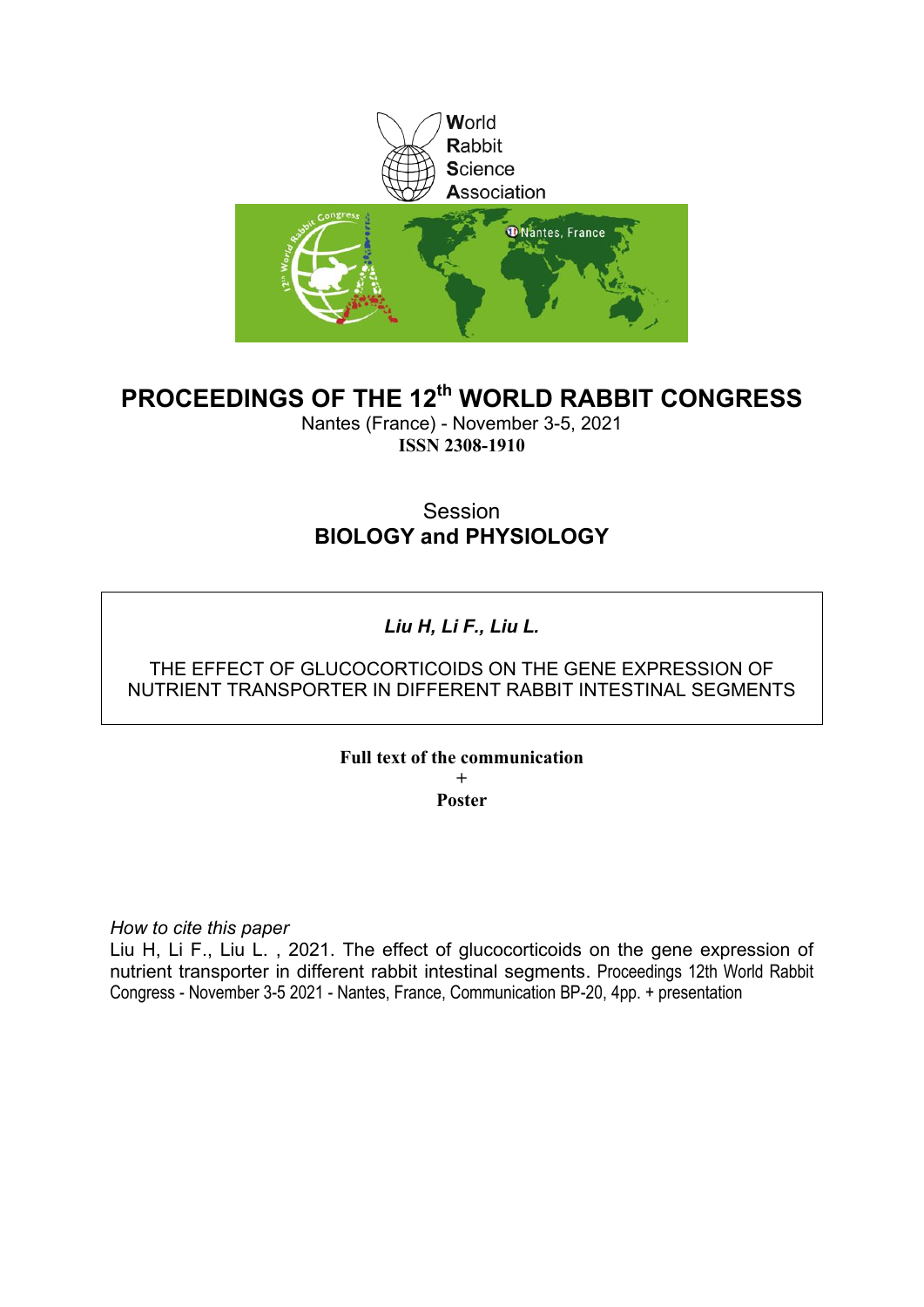# **THE EFFECT OF GLUCOCORTICOIDS ON THE GENE EXPRESSION OF NUTRIENT TRANSPORTER IN DIFFERENT RABBIT INTESTINAL SEGMENTS**

#### **Liu H, Li F., Liu L. \***

Shandong Provincial Key Laboratory of Animal Biotechnology and Disease Control and Prevention, Department of Animal Science and Technology, Shandong Agricultural University, Taian, China Email: leiliu@sdau.edu.cn\*

#### **ABSTRACT**

In rabbits, stress disrupts nutrient digestion and absorption.However, the underlying molecular mechanism is not clearly understood. The objective of this study was to investigate if the stress alter the nutrient transporter expression in different segments in small intestine. We analysed the effects of 3 h (short-term) or 7 d (long-term) dexamethasone (DEX) (2mg/kg body weight) treatment on the gene expression of most nutrient transporters. The results showed that short-term DEX treatment significantly decreased PepT1, B0AT, rBAT and SGLT1 expression in small intestinal segments  $(P<0.05)$ . Long-term DEX treatment also significantly decreased PepT1,CAT1, B<sup>0</sup>AT, rBAT and SGLT1 in small intestinal segments (*P*<0.05). In conclusion, DEX could decrease the gene expression of most nutrient transporters affect the transport of intestinal amino acids and monosaccharides.

**Key words**:Stress,glucocorticoids,peptide transporter,amino acid transporter,glucose transporter

#### **INTRODUCTION**

There are various stressors in intensive breeding production of rabbits, such as high temperature, noise, transportation, feeding restriction,feed exchange,immune stress and fright.The stress response induced by these stressors will reduce the production performance of rabbits and affect the feed reward. (Hu *et al*.,2010;Song *et al*., 2013). Glucocorticoids (GCs), which are considered to be the end products of hypothalamic–pituitary–adrenal (HPA) axis stimulation, are counterregulatory hormones with broad effects on carbohydrate, lipid and protein metabolism (Bamberger et al., 1996).

The small intestine is one of the main sites of nutrient digestion and absorption. Although the histological characteristics of duodenum, jejunum and ileum mucosa are similar, the digestion and absorption capacity of nutrients in different segments of the small intestine is different. The products of dietary protein digestion in the small intestine are mainly absorbed in the form of small peptides and amino acids. Rabbits intestinal uptake of small peptides, which primarily consist of 2 or 3 amino acids, is mediated by the H<sup>+</sup>-dependent peptide transporter, i.e., PepT1, localized at the brush-border membranes of intestinal epithelial cells (Freeman *et al*., 1995). Free amino acids are transported by amino acid transporters. Several distinct amino acid transport systems have been identified and characterized in the small intestine. For instance, the cationic amino acid transporter  $CAT1(y+$ transport system),neutral amino acid transporter B0AT(B0AT transport system)and facultative amino acid transporter rBAT(b0,+ transport system) (Broer, 2008). The absorption of carbohydrates into the enterocytes of the small intestine is mediated by sugar transporters, such as sodium-glucose transporter 1 (SGLT1) (Thorens, 1996), which diffuses monosaccharides into the extracellular fluid and then into the blood (Wrigh and Turk, 2004). Metabolic and endocrine functions induce adaptive responses in the absorptive capacity of the intestine. Nutrient transporters in the small intestine are responsible for dietary nutrient assimilation, therefore, stress-related changes in the expression of these transporters affect the availability of nutrients and energy to the animal for growth and development. However, the effects of stress on the nutrient transporters in the small intestine of rabbits are unclear.

Therefore, this study aims to investigate the effects of glucocorticoids to reproduction of rabbits and expression levels of glucose, amino acid, and fatty acid transporters in the intestine of rabbits exposed to glucocorticoids,which provided theoretical basis for the development of some anti-stress drugs or additives and the improvement of feed conversion efficiency.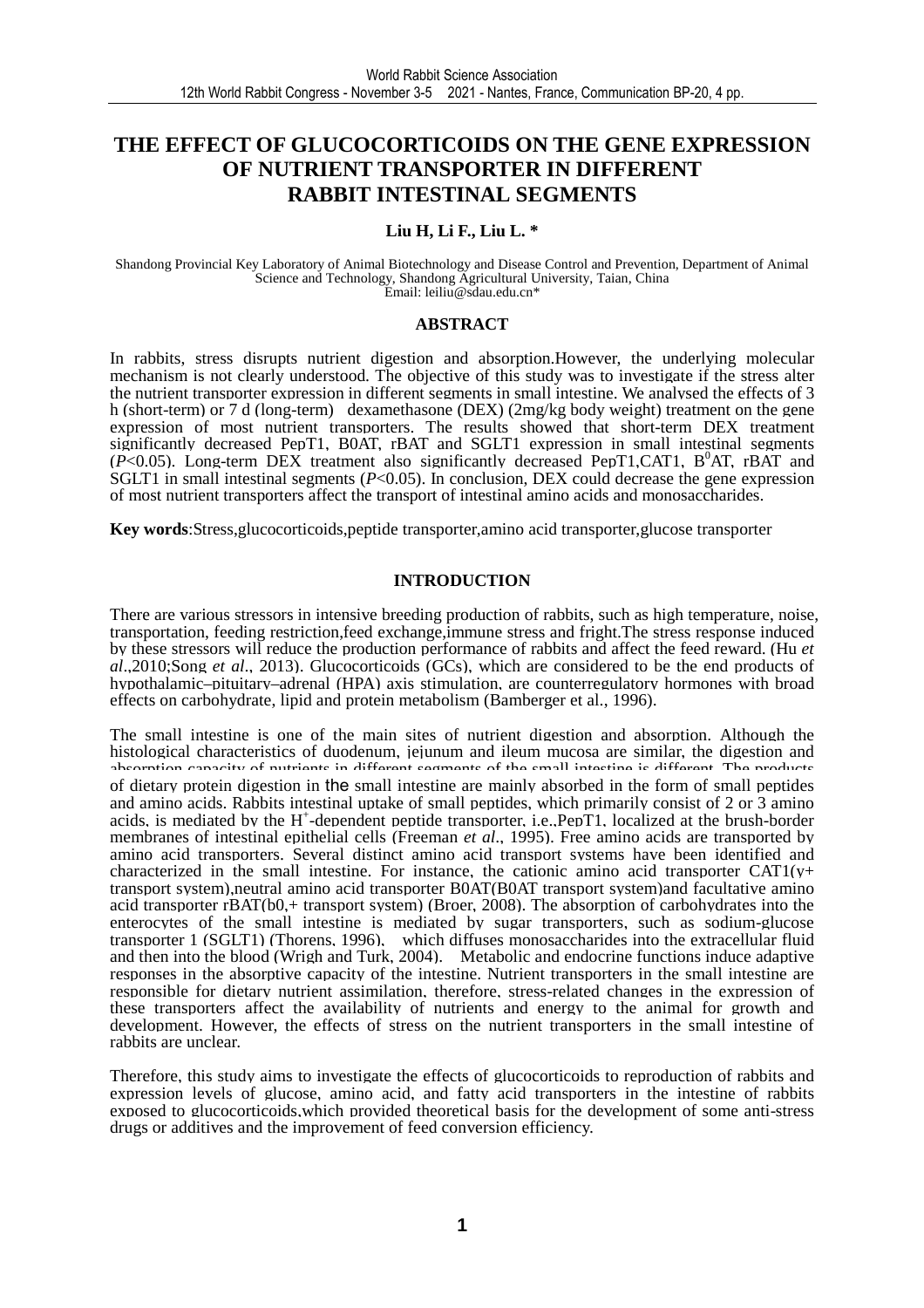### **MATERIALS AND METHODS**

#### **Animals and experimental design**

At 40 days of age, 80 rabbits (Hyla, male-female ratio of 1:1) with similar body weight (1388  $\pm$  8.5 g) were divided into 2 groups: one received subcutaneous injection of dexamethasone (synthetic glucocorticosteroid, DEX, 2 mg/kg ,body weight, 8:00 am per day) for 7 d and the other received sham-treatment (Control). The body weights and feed consumption of individual rabbits were recorded daily at 8:00 am.After injection at first day, 8 rabbits with fasting for 3 h were electrically stunned and slaughtered. Mucosa samples from duodenum, jejunum and ileum were collected. After the last injection, 8 rabbits with similar weight were fasted for 3 h and then electrically stunned and slaughtered. Mucosa samples from the duodenum, jejunum and ileum were collected.

#### **RNA isolation and analysis**

Total RNA extraction and quantitative reverse transcription-PCR (**qRT-PCR**) of mucosa samples were performed as described previously. The relative amount of mRNA of a gene was calculated according to the 2 delta delta CT method (Livak and Schmittgen, 2001) using glyceraldehyde 3-phosphate dehydrogenase (*GAPDH*) as normalizing gene and the control group as calibrator group.

|  |  |  | Table 1: Primers of the houskeeping GAPDH gene and transporter genes for Real Time PCR |  |  |
|--|--|--|----------------------------------------------------------------------------------------|--|--|
|  |  |  |                                                                                        |  |  |

| Gene             | Primer sequence            |                           | Product size |
|------------------|----------------------------|---------------------------|--------------|
| <b>GAPDH</b>     | E:TGCCACCCACTCCTCTACCTTCG  | R:CCGGTGGTTTGAGGGCTCTTACT | 163bp        |
| PepT1            | F:CAGCCACCATGGGAATGTCT     | R:GATGACCGTGGACAGGTTGT    | 173bp        |
| CAT <sub>1</sub> | F:CCAGTCTATTAGGTTCCATGTTCC | R:CGATTATTGGCGTTTTGGTC    | 117bp        |
| rBAT             | F:ACACCAGTGATAAACACGCTTG   | R:ACCAGTTGTTGGGTGGAGTG    | 123bp        |
| $B^0AT$          | F:CCCGCCAAGTTCCCTAAG       | R:GAGCCCGCGTATCTGTCC      | 125bp        |
| SGLT1            | F:GATTTCCCGTATGATTACCGAG   | R:AAGAGGGAGACAACCACAACG   | 153bp        |

#### **Statistical analysis**

All of the data collected were subjected to one-way ANOVA analysis with the Statistical Analysis Systems statistical software package (Version 8e, SAS Institute). Homogeneity of variances among groups was confirmed using Bartlett's test (SAS Institute). When significant difference was observed in the ANOVA analysis, differences between means were assessed by unpaired t-tests. P<0.05 was statistically significant.

#### **RESULTS AND DISCUSSION**

Using qRT-PCR we observed lower PepT1, CAT1, B<sup>0</sup>AT, rBAT and SGLT1 mRNA expression in different segments of small intestine of rabbits, obtained from injected with dexamethasone rabbits to sham-treated rabbits.

Glucose absorption in the intestine is important for energy balance and glucose homeostasis (Mithieu *et al.*, 2009). The absorption of carbohydrates from the lumen of the small intestine is influenced by several factors, including luminal digestion, apical membrane digestion, and transport into the enterocytes (Sklan *et al.*, 2003). Moreover, the expression levels of intestinal glucose transporters influence the absorption and uptake of glucose in the small intestine (Rodriguez *et al.*, 2004).Glucocorticoids may also reduce glucose delivery to some tissues by impairing local blood flow (Mangos *et al.*, 2000).Previous researches showed that glucocorticoids could decrease glucose utilization, and we found that injection of dexamethasone decreased the expression of SGLT1 mRNA was remarkable decreased in small intestine after injection of dexamethasone .

Little is known about the influence of stress on intestinal nutrient absorption in rabbits.In this study,PepT1 mRNA decreased with injection of dexamethasone,which consistently with results in brioler(Jiaju *et al.*, 2010).Uptake of dipeptides also caused stimulation of AA uptake by the bo,+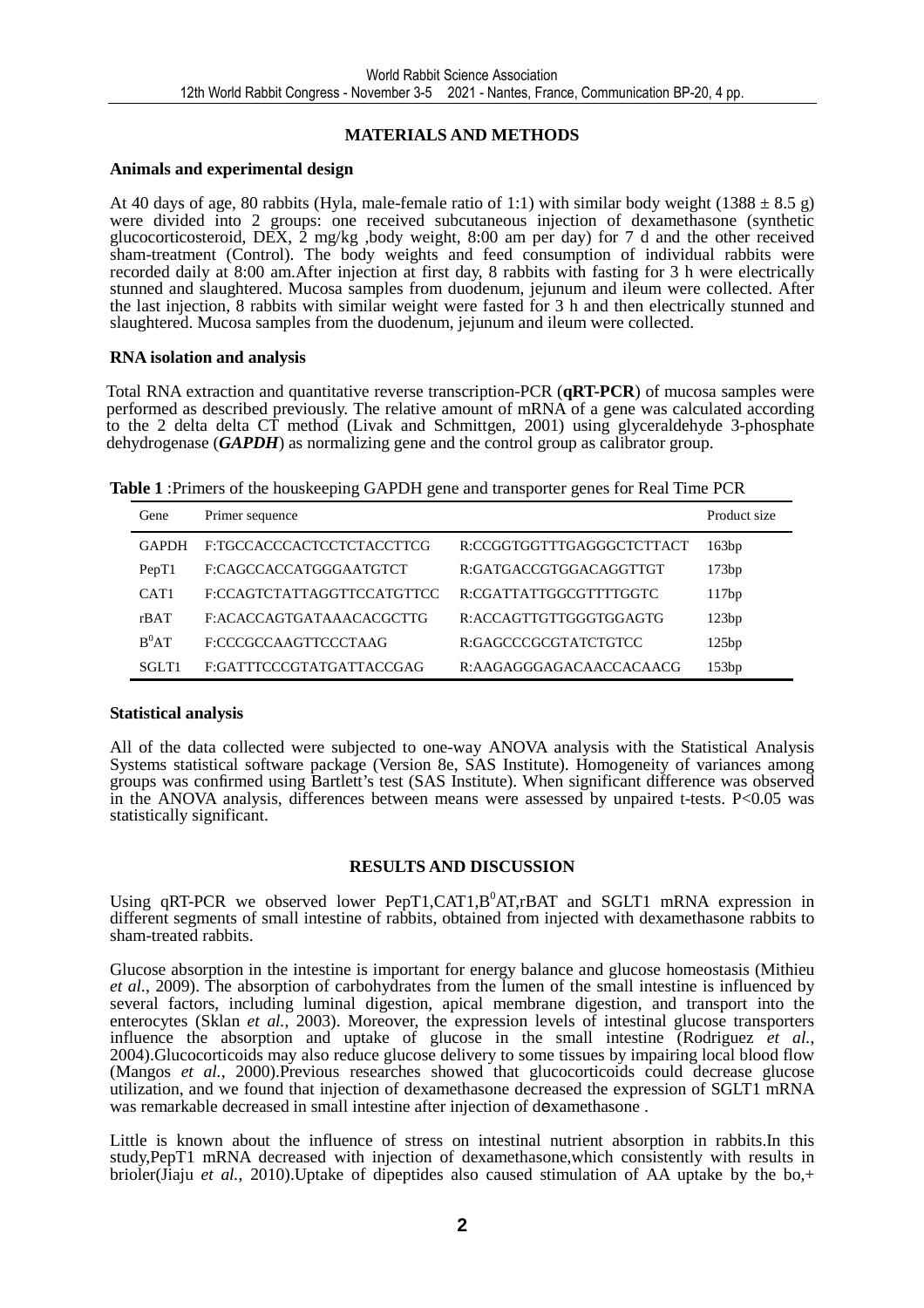system (Wenzel *et al.*, 2001), suggesting that free AA uptake may also be regulated by PepT1 activity.So we observed the expression of rBAT, CAT and B0AT mRNA decreased with injection of dexamethasone.



**Figure 2***:*Effect of DEX treatment for short-term (3 h) and long-term (7 d) on PepT1 (A), CAT1 (B),  $B^{0}AT$  (C), rBAT (D, SGLT1 (E) in the gastrointestinal tract of rabbitsThe values are expressed as the mean  $\pm$  SEM (n=8). <sup>a, b</sup> The means differ significantly (*P*<0.05).

#### **CONCLUSIONS**

The present study showed that glucocorticoids alter the expression of nutrition transporter,decreased the expression of peptide transporter ,amino acid tansporter and carbohydrates transporter, effect the reproduction of rabbits.The stress is thus important factors for restricting the development of rabbit breeding industry.

#### **ACKNOWLEDGEMENTS**

This work was supported by the Natural Science Foundation of Shandong Province (ZR2018QC004).

#### **REFERENCES**

- Hu X.F., Guo Y.M., Huang B.Y. , Zhang L.B. , Bun S., Liu D., *et al.* 2010. Effect of corticosterone administration on small intestinal weight and expression of small intestinal nutrient transporter mrna of broiler chickens. *Asian Australasian Journal of Animal Sciences, 23, 175-181.*
- Song J., Jiao L.F., Xiao K., Luan Z.S., Hu C.H., Shi B.,*et al.* 2013. Cello-oligosaccharide ameliorates heat stress-induced impairment of intestinal microflora, morphology and barrier integrity in broilers. *Animal Feed Science and Technology, 185, 175-181.*

Bamberger, C. M. , Bamberger, A. M. , Castro, M. D. , & Chrousos, G. P. 1995. Glucocorticoid receptor beta, a potential endogenous inhibitor of glucocorticoid action in humans. Journal of Clinical Investigation, 95(6), 2435-41.

Freeman T.C., Bentsen B.S., Thwaites D.T., *et al.* 1995. H+/DI-tripeptide transporter (PEPT1) expression in the rabbit intestine. *Gastroenterology, 108,A286*.

Broer S. 2008. Amino Acid Transport Across Mammalian Intestinal and Renal Epithelia. *Physiological Reviews, 88,249-286.* 

Thorens B. 1996. Glucose transporters in the regulation of intestinal, renal, and liver glucose fluxes. *American Journal of Physiology-Gastrointestinal and Liver Physiology, 270,G541-G553.* 

Wright E., Turk E. 2004. The sodium/glucose cotransport family SLC5. *Pflügers Archiv, 447,510-518..* 

- Livak K.J., Schmittgen T.D. 2001. Analysis of relative gene expression data using real-time quantitative PCR and the 2(-Delta Delta CT) method. Methods 25, 402–408.
- Mithieux G., Andreelli F., Magnan C. 2009. Intestinal gluconeogenesis: key signal of central control of energy and glucose homeostasis. *Current Opinion in Clinical Nutrition and Metabolic Care, 12, 419-423*.
- Sklan D., Geyra A.E., Gal-Gerber O., *et al.* 2003. Ontogeny of brush border carbohydrate digestion and uptake in the chick. *British Journal of Nutrition, 89, 747-753.*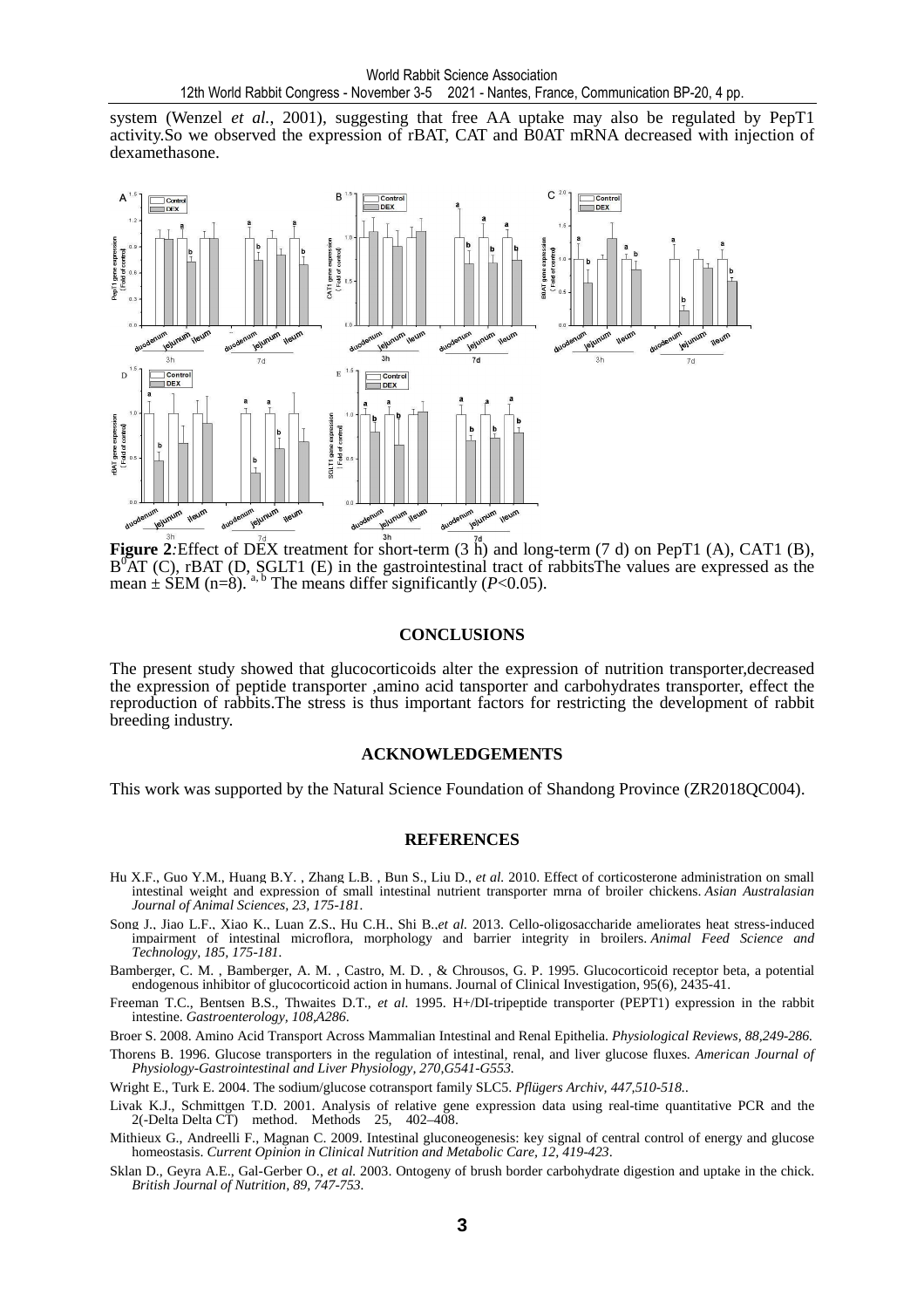Rodriguez S.M., Guimaraes K.C., Matthews J.C,, *et al.* 2004. Influence of abomasal carbohydrates on small intestinal sodium-dependent glucose cotransporter activity and abundance in steers. *Journal of Animal Science, 82, 3015-3023.* 

- Mangos G.J., Walker B.R., Kelly J.J., *et al*. 2000. Cortisol inhibits cholinergic vasodilatation in the human forearm. *American Journal of Hypertension, 13, 0-1160*.
- Jiaju LI., Huiyi Cai., Guohua Liu., et al. 2010. Effects of Dexamethasone on Abosorption of Small Peptides in Small Intestine of Broilers. *Acta Veterinaria et Zootechnica Sinica, 41.*
- Wenzel U., Meissner B., Ring F., *et al.* 2001. PEPT1-mediated uptake of dipeptides enhances the intestinal absorption of amino acids via transport system b<sup>0,+</sup>. *Journal of Cellular Physiology, 186, 251-259*.